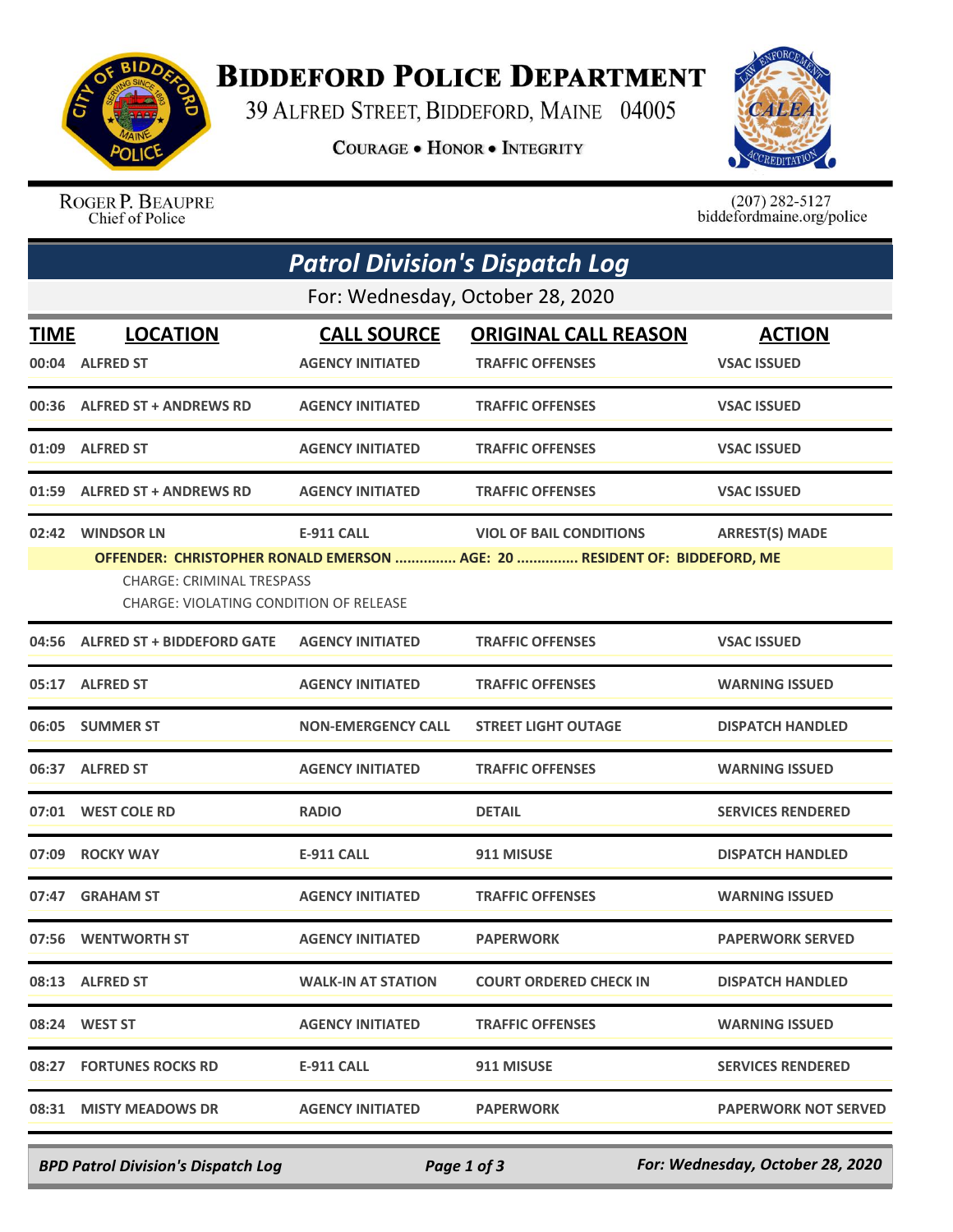| <b>TIME</b>                                               | <b>LOCATION</b>                                           | <b>CALL SOURCE</b>        | <b>ORIGINAL CALL REASON</b>   | <b>ACTION</b>             |  |  |  |
|-----------------------------------------------------------|-----------------------------------------------------------|---------------------------|-------------------------------|---------------------------|--|--|--|
|                                                           | 08:53 POOL ST                                             | <b>AGENCY INITIATED</b>   | <b>TRAFFIC OFFENSES</b>       | <b>WARNING ISSUED</b>     |  |  |  |
|                                                           | 08:57 GREENLAND DR                                        | <b>AGENCY INITIATED</b>   | <b>ANIMAL COMPLAINT</b>       | <b>SERVICES RENDERED</b>  |  |  |  |
|                                                           | 09:03 POOL ST                                             | <b>AGENCY INITIATED</b>   | <b>TRAFFIC OFFENSES</b>       | <b>WARNING ISSUED</b>     |  |  |  |
|                                                           | 09:12 POOL ST                                             | <b>AGENCY INITIATED</b>   | <b>TRAFFIC OFFENSES</b>       | <b>WARNING ISSUED</b>     |  |  |  |
|                                                           | 09:36 ALFRED ST                                           | <b>WALK-IN AT STATION</b> | <b>COURT ORDERED CHECK IN</b> | <b>DISPATCH HANDLED</b>   |  |  |  |
|                                                           | 09:57 ALFRED ST                                           | <b>AGENCY INITIATED</b>   | <b>TRAFFIC OFFENSES</b>       | <b>VSAC ISSUED</b>        |  |  |  |
|                                                           | 10:18 ALFRED ST                                           | <b>AGENCY INITIATED</b>   | <b>TRAFFIC OFFENSES</b>       | <b>VSAC ISSUED</b>        |  |  |  |
|                                                           | 10:35 ALFRED ST + MT VERNON ST                            | <b>AGENCY INITIATED</b>   | <b>TRAFFIC OFFENSES</b>       | <b>SUMMONS ISSUED</b>     |  |  |  |
|                                                           | OFFENDER: GENO CRIADO  AGE: 43  RESIDENT OF: PORTLAND, ME |                           |                               |                           |  |  |  |
| CHARGE: OPERATE WHILE LICENSE SUSPENDED OR REVOKED, PRIOR |                                                           |                           |                               |                           |  |  |  |
|                                                           | 11:04 CLARK ST                                            | <b>NON-EMERGENCY CALL</b> | <b>FRAUD / SCAM</b>           | <b>REPORT TAKEN</b>       |  |  |  |
| 11:56                                                     | <b>ELM ST</b>                                             | <b>AGENCY INITIATED</b>   | <b>THEFT</b>                  | <b>SERVICES RENDERED</b>  |  |  |  |
|                                                           | 12:00 RAYMOND ST                                          | <b>NON-EMERGENCY CALL</b> | <b>CHECK WELFARE</b>          | <b>SERVICES RENDERED</b>  |  |  |  |
|                                                           | 12:13 ALFRED ST                                           | <b>RADIO</b>              | <b>FIREFIGHTER CALLBACK</b>   | <b>NO ACTION REQUIRED</b> |  |  |  |
|                                                           | 12:49 PRECOURT ST + CARVER ST                             | <b>AGENCY INITIATED</b>   | <b>TRAFFIC OFFENSES</b>       | <b>WARNING ISSUED</b>     |  |  |  |
|                                                           | 13:00 FORTUNES ROCKS RD                                   | <b>E-911 CALL</b>         | 911 MISUSE                    | <b>REPORT TAKEN</b>       |  |  |  |
|                                                           | 13:04 GRAHAM ST                                           | <b>NON-EMERGENCY CALL</b> | <b>CODES ENFORCEMENT</b>      | <b>SERVICES RENDERED</b>  |  |  |  |
|                                                           | 13:12 ELM ST                                              | <b>AGENCY INITIATED</b>   | <b>TRAFFIC OFFENSES</b>       | <b>VSAC ISSUED</b>        |  |  |  |
|                                                           | 13:52 SOUTH ST                                            | <b>NON-EMERGENCY CALL</b> | ANIMAL COMPLAINT              | <b>SERVICES RENDERED</b>  |  |  |  |
|                                                           | 14:01 ALFRED ST                                           | <b>AGENCY INITIATED</b>   | <b>TRAFFIC OFFENSES</b>       | <b>WARNING ISSUED</b>     |  |  |  |
|                                                           | 14:58 RAYMOND ST                                          | E-911 CALL                | 911 MISUSE                    | <b>DISPATCH HANDLED</b>   |  |  |  |
|                                                           | 15:15 ELM ST                                              | <b>AGENCY INITIATED</b>   | <b>TRAFFIC OFFENSES</b>       | <b>WARNING ISSUED</b>     |  |  |  |
|                                                           | 15:25 GREEN ST                                            | <b>NON-EMERGENCY CALL</b> | <b>PARKING COMPLAINT</b>      | <b>SERVICES RENDERED</b>  |  |  |  |
|                                                           | 15:49 ALFRED ST                                           | <b>NON-EMERGENCY CALL</b> | <b>THEFT</b>                  | <b>REPORT TAKEN</b>       |  |  |  |
|                                                           | 15:54 ALFRED ST                                           | <b>E-911 CALL</b>         | 911 MISUSE                    | <b>SERVICES RENDERED</b>  |  |  |  |
|                                                           | 16:01 ALFRED ST                                           | <b>NON-EMERGENCY CALL</b> | <b>SUSPICION</b>              | <b>SERVICES RENDERED</b>  |  |  |  |
|                                                           |                                                           |                           |                               |                           |  |  |  |

*BPD Patrol Division's Dispatch Log Page 2 of 3 For: Wednesday, October 28, 2020*